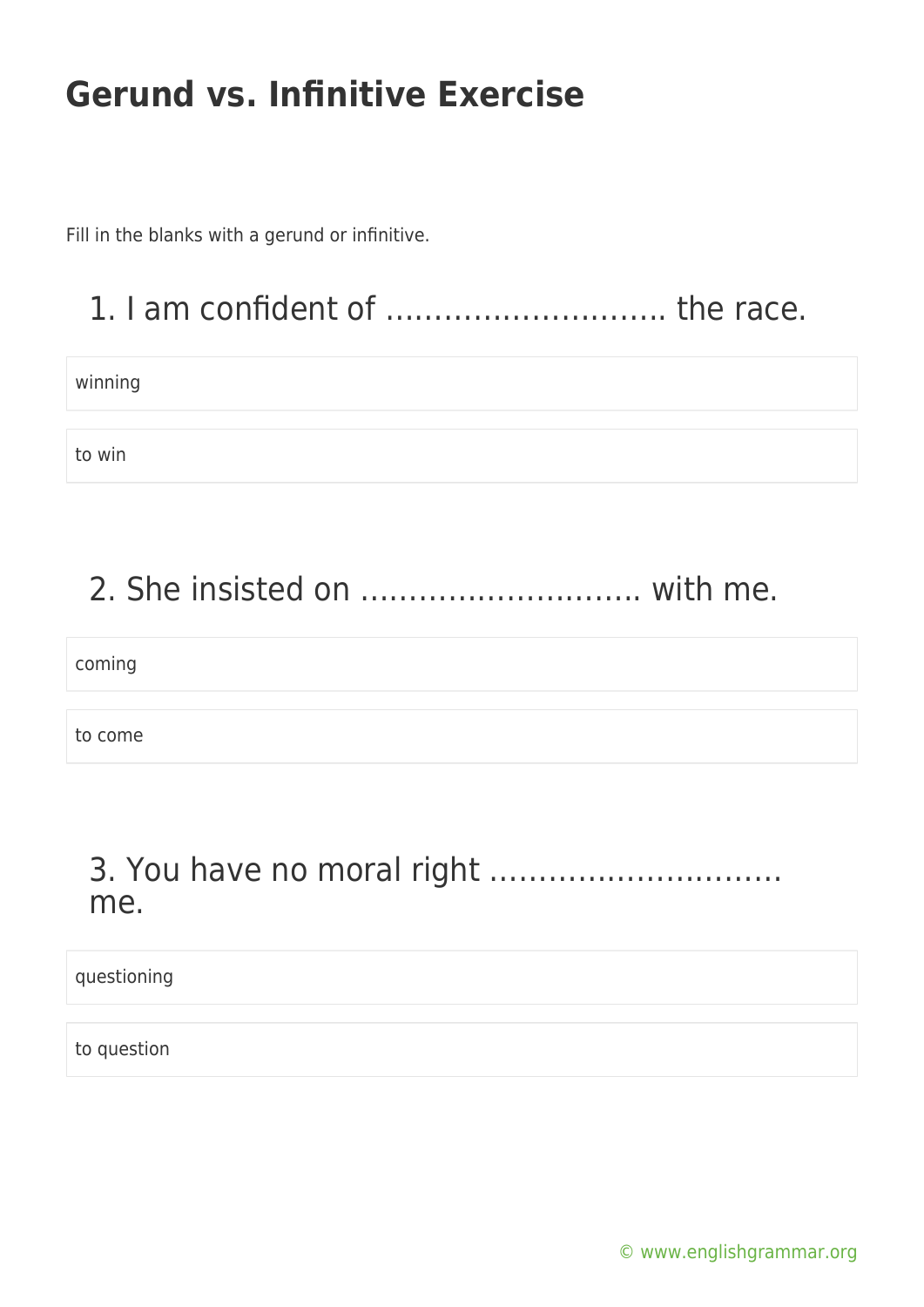### 4. It is wrong …………………………. people.

judging

to judge

5. I hope ……………………….. good marks.

to get

getting

# 6. He is eager ………………………..

to leave

leaving

7. They need someone ………………………… care of their dogs when they are away.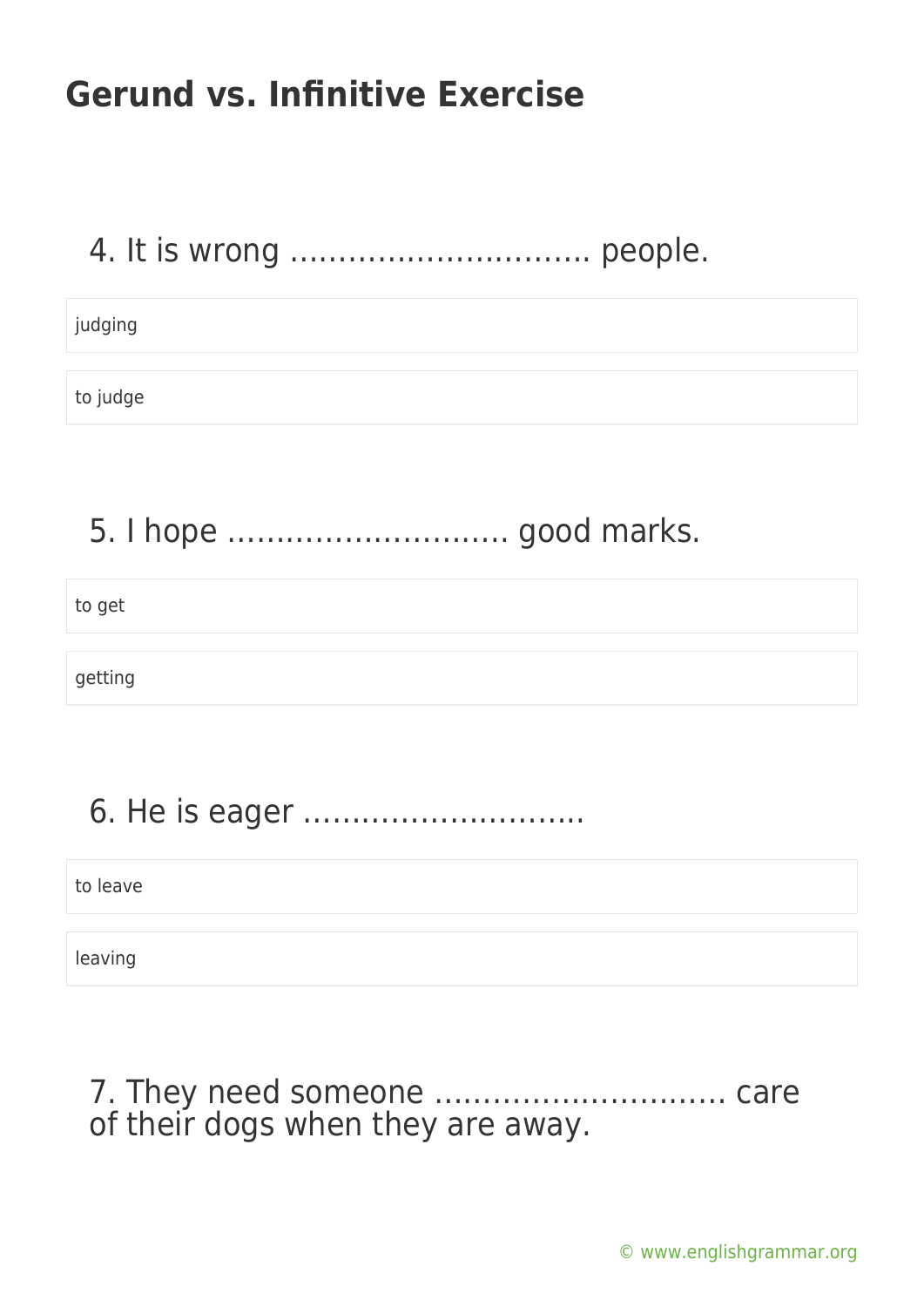taking to take

#### 8. I warned him ………………………… careful.

being

to be

#### 9. I expect my brother ............................... at six.

calling

to call

# 10. She longs …………………………… her family.

meeting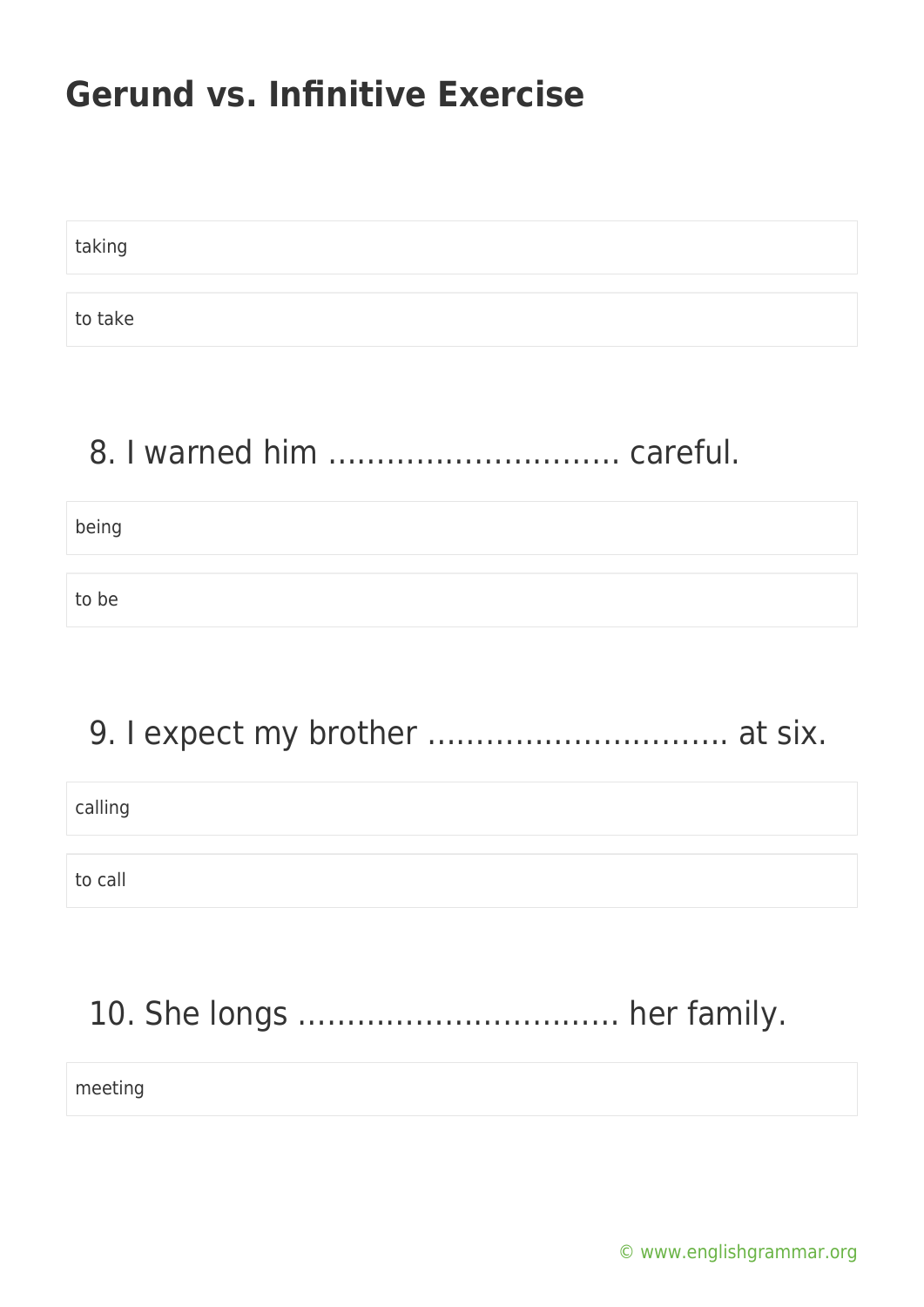to meet

#### 11. I enjoy ……………………………. in the moonshine.

walking

to walk

### 12. I was surprised ................................ him there.

finding

to find

#### Answers

I am confident of winning the race. She insisted on coming with me. You have no moral right to question me. It is wrong to judge people.